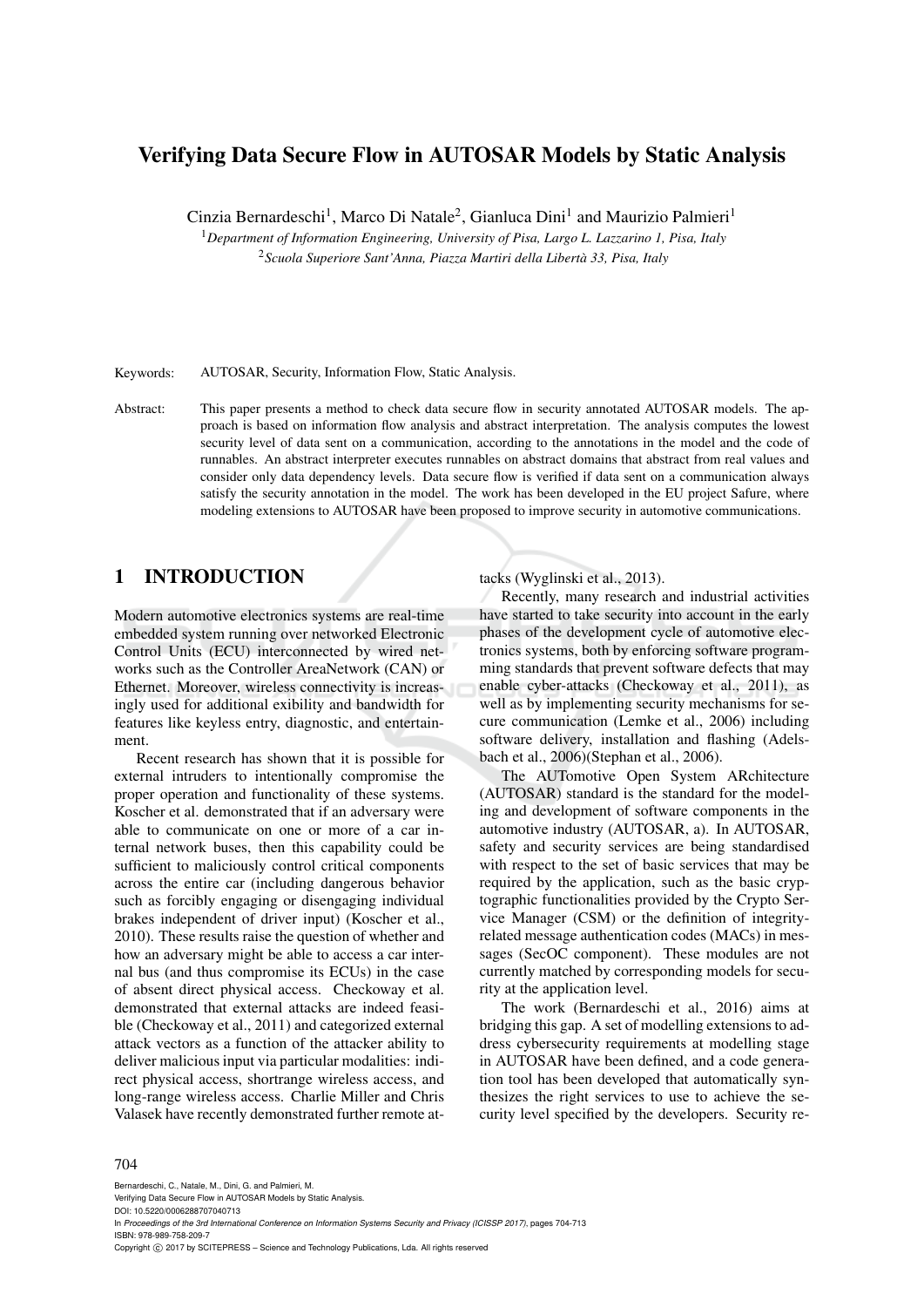quirements are assigned to system components and in-vehicle communication links between components, and they are realized as stereotypes extending the AU-TOSAR implementation provided by the IBM Rhapsody tool.

However, the way in which security annotations can be specified, does not consider the problem of dependencies between data that traverse components and communication links in the AUTOSAR model. For example, if integrity is requested for input data to the Brake actuation sub-system, all the communication links traversed from the sensors originating the data to the Brake sub-system must be protected. Otherwise, the security constraint cannot be satisfied. We introduce the concept of *data secure flow*. Data secure flow is verified if, for every possible execution, data sent on a communication always satisfy the security annotation written in the model.

Dependencies between data in an AUTOSAR model, can be studied using approaches for checking secure information flow in programs (D. E. Denning, 1977). In particular, we use an approach based on abstract interpretation (Cousot and Cousot., 1992), a static analysis technique for the automatic extraction of information about the possible executions of computer programs. Abstract interpretation has been used in (Barbuti et al., 2002) to analyse secure information flow in a simple imperative language. We extend the technique to cover the analysis of AUTOSAR models. The main points of the approach are:

- an abstract interpreter executes the functional units of software components on abstract domains that abstract from real values and consider only data dependency levels. A fixpoint iterative analysis computes the dependency between data written/read at ports of the software components.
- since the analysis computes all possible dependencies for any real execution of the functional units, the lowest security level of data sent on a communication is counted.
- data secure flow property is satisfied if the security level computed by the analysis for data sent on a communication always satisfy the security annotations in the model.

We reduce the complexity of the analysis by using static program analysis techniques (Nielson et al., 2005), which analyse the source code without executing the program. Static analysis techniques are applied for enforcing information flow security in programs in several works, the reader can refer to (Sabelfeld and Mayers, 2003) for a survey. One of the advantages of our approach is that, being based on abstract intepretation, the analysis can be fully



Figure 1: AUTOSAR architecture.

automated. Moreover, the analysis scales up, since AUTOSAR software components are analysed separately.

The paper is organized as follows: Section 2 briefly introduces AUTOSAR and security annotated AUTOSAR models. Section 3 outlines the data secure flow problem addressed by this work. Section 4 introduces the problem of dependency between data read/written at ports of software components in an AUTOSAR model. Section 5 presents the secure flow verification technique by assuming data dependencies already determined. The method used for computing data dependencies at the ports is shown in Section 6. Section 7 concludes the paper.

# 2 AUTOSAR

AUTOSAR (AUTOSAR, a) is an open industry standard for automotive software architecture, founded in 2003 and developed by a partnership of automotive Original Equipment Manufacturers (OEMs), suppliers and tool vendors. AUTOSAR provides a standard language for the description of application components and their interfaces; and a methodology for the development process.

A fundamental concept in AUTOSAR is the separation between application and infrastructure, see Figure 1. In particular, AUTOSAR defines a threelayered architecture consisting of:

- Application layer
- Runtime Environment (RTE) layer
- Basic Software (BSW) layer

The application layer contains the Software Components (SWCs) developed for the automotive system functions by suppliers. The RTE layer is a middleware layer, automatically generated by tools and providing a communication abstraction for software components. Finally, the BSW provides basic services and basic software modules to software components.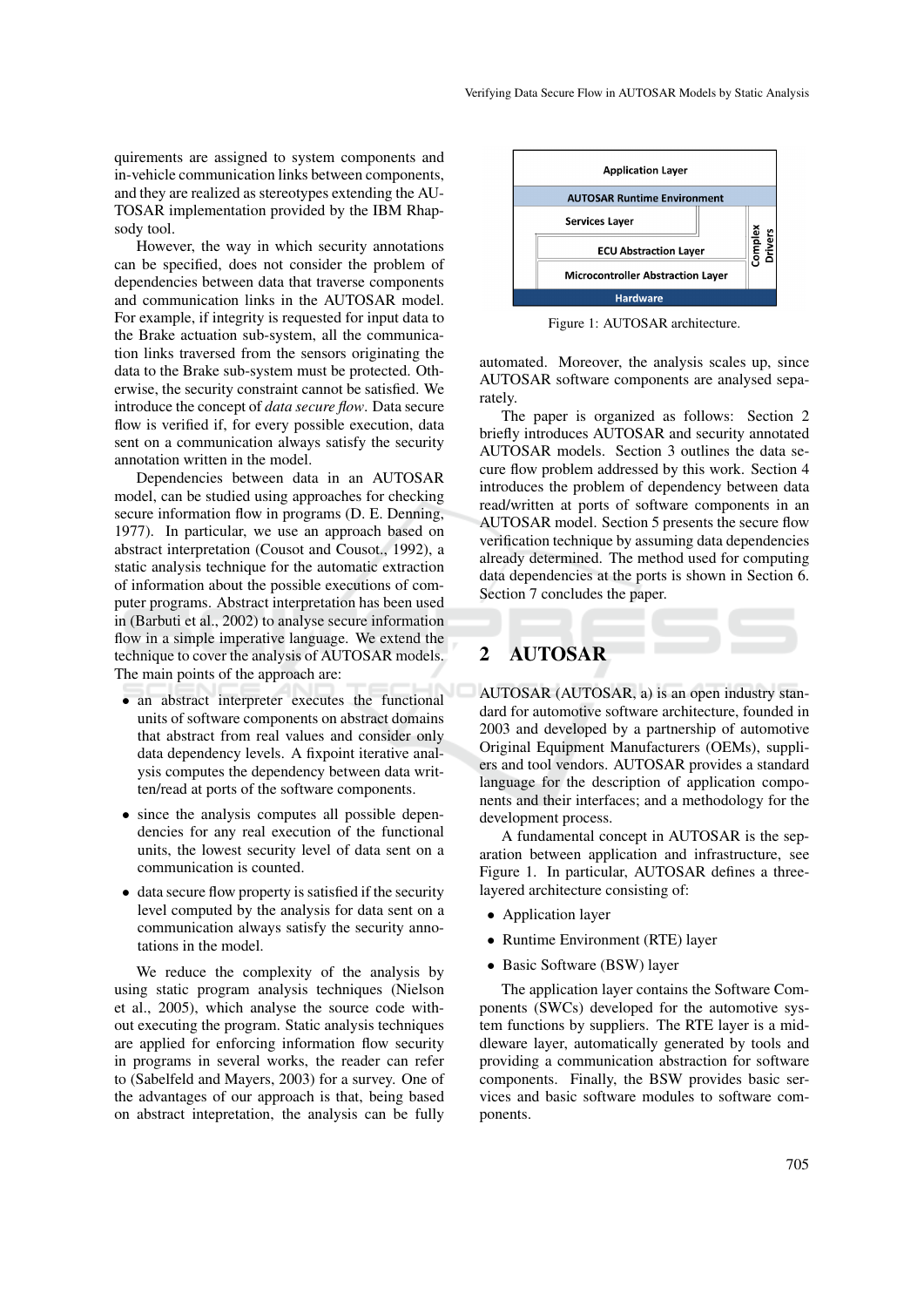

Figure 2: An example of AUTOSAR application model.

The application SWCs communicate using ports that express client-server relationships (in this case the port is typed by an operation interface) or sendreceive data interactions (in this case the port is typed by a data interface consisting of a set of typed data items). The development of the SWCs is based on the Virtual Functional Bus (VFB) specified by AU-TOSAR to deliver the conceptual foundation for the communication of SWCs with each other and the use of BSW services.

The internal behavior of SWCs consists of runnables or functional units, represented by a function entry point. Each runnable indicates the port it uses. Internally, the runnable code accesses the ports through a set of standard API for port communication and port service request (denoted as RTE services). A set of events triggering the execution of runnables completes the set of the main modeling entities. A runnable can be triggered by a timing event, by a data send event, a data receive event or by the invocation of a server call at the server port.

An example is shown in Figure 2. Runnable r11 of SWC1 communicates with runnable r22 of SWC2 through sender-receiver ports; Runnable r12 of SWC1 communicates with with runnable r21 of SWC2 through client-server ports. Moreover, r21 is triggered by the invocation of the service at the server port.

AUTOSAR allows software components to be developed independently of the underlying hardware, which means that they are transferable and reusable.

### 2.1 Security Annotated Autosar Models

In (Bernardeschi et al., 2016), AUTOSAR models are extended with *security annotations*. Two modelling extensions are introduced:

- the *trust level* of a software component
- the *security requirement* of a communication link

A software component may be associated to a trust level which specifies to what extent the element can be trusted to provide the expected function, or service

with respect to attacks targeted to compromise the functionality of the element. Without loss of generality, we assume two trust levels: *high* and *low*. Software components with high trust level are executed on secure and reliable hardware.

To protect in-vehicle communications from cyber threats such as eavesdropping, integrity and spoofing, a communication link may be associated to a security requirement which represents the level of security that data sent on the link must satisfy. The proposed security extensions are *confidentiality* and *integrity* of the exchanged information.

The security requirement can assume one of the following values: *none*, *conf*, *integr*, *both*. These four values codify no security, confidentiality, integrity and, both confidentiality and integrity, respectively.

Figure 3 shows an example of AUTOSAR annotated model. The example represents an application in which data collected by sensors (lidars, radars and cameras), together with the position information coming from the GPS system, are used to detect roadmarkings and objects (pedestrian, vehicles) on the road. Path Planning, Lane Keeping and Lane Departure Warning are active safety functions that receive such data and send commands to actuators (steering, throttle and brakes).

For semplicity, we assume that 1) Throttle and PathPlanning software components are assigned high trust level; 2) the other components are assigned low. Moreover, we assume that 1) Throttle request link is annotated with data integrity security requirement; 2) the other comminication links have no security requirements.

Finally, we assume send/receive data communications between components. Moreover, in the figure, dependencies between data read/writen at ports of PathPlanning are shown as dotted lines internal to the component.

## 3 PROBLEM STATEMENT: DATA SECURE FLOW PROPERTY

We introduce the following definitions:

- *Data Security*. Every data is assigned a pair  $\langle$ trust level, security requirement $\rangle$ characterises its degree of security. As data flow through the components and the communication links, its *data security* is updated.
- *Data Secure Flow Property*. When the system is in operation, *data security* of data sent on a link must have no lower trust level than the level of the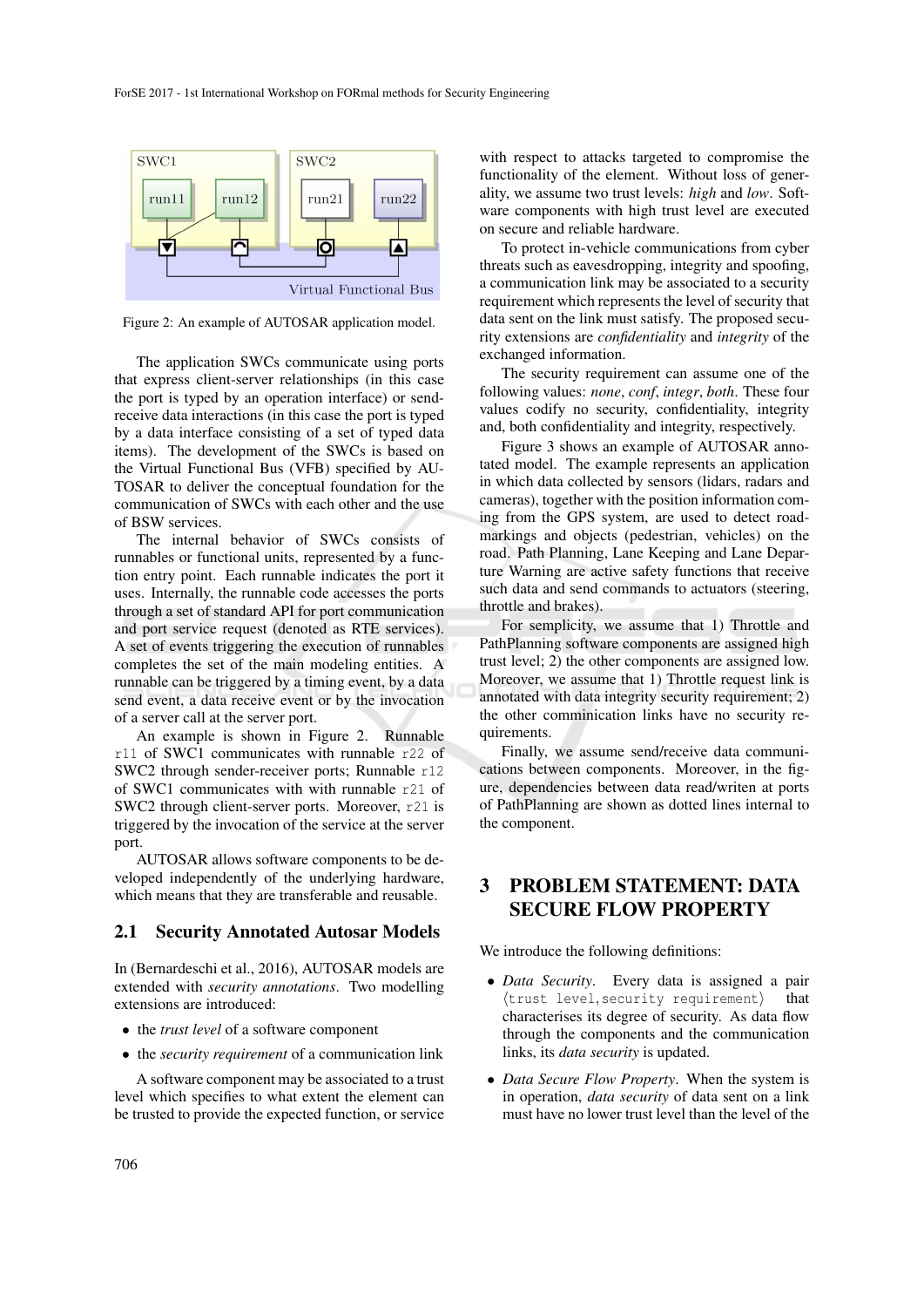

Figure 3: An example of security annotated model.

receiver component and no lower security requirement than the requirement of the link, both fixed at design time through the security annotations in the AUTOSAR model.

With reference to Figure 3, the trust level of data received by Throttle component must be high. Throttle receives data directly by PathPlanning, a high trust level component, which in turn, receives data GPS, which has a low trust level. Therefore *Data secure flow* is violated. Assume GPS has a high trust level. Data sent on Throttle request link must satisfy integrity requirement. The dependency between data read/written at ports in PathPlanning, makes the property false, because such data depends on Vehicle position link, which does not have any security requirement.

The problem is that security annotations are local to single components and links, and the *data secure flow* property may or may not be satisfied due to data dependencies in the model.

What we propose is a static analysis approach to check *data secure flow* property in security annotated models. For the analysis, we define an ordering between security values with the meaning that if security value *s* preceedes security value  $s'$ , then *s* is in some way "lower in security degree" to  $s'$ .

Fundamentals to the analysis are the structure of the system model (components, runnables, ports and links), the ordering relation mentioned above, and the dependencies between data in the model.

# 4 DATA DEPENDENCIES IN AN AUTOSAR MODEL

The basic idea is modelling ports as variables, and modelling runnables as functions in the programming language. In particular,

- for send-receive data communications, reading a data at a port is equivalent to reading the variable; writing a data at a port is equivalent to writing the variable.
- for client-server communications, the client request is equivalent to a function call, that corresponds to the invocation of the runnable implementing the requested service.
- for updates of variables that trigger the execution of runnables, the write of the variables corresponds to the invocation of the functions implementing the runnables. If a variable corresponds to a port of a send/receive data communication, a write of the variable may trigger a runnable local to the sender SWC or a runnable at the receiver SWC.

The analysis we present is based on abstract interpretation technique (Cousot and Cousot., 1992):

- the standard operational semantics of the programming language is enhanced to include information useful in the analysis.
- abstract domains are identified and abstract semantics rules are defined that execute the program on abstract domanins.
- the abstract rules compute the flow of information in the program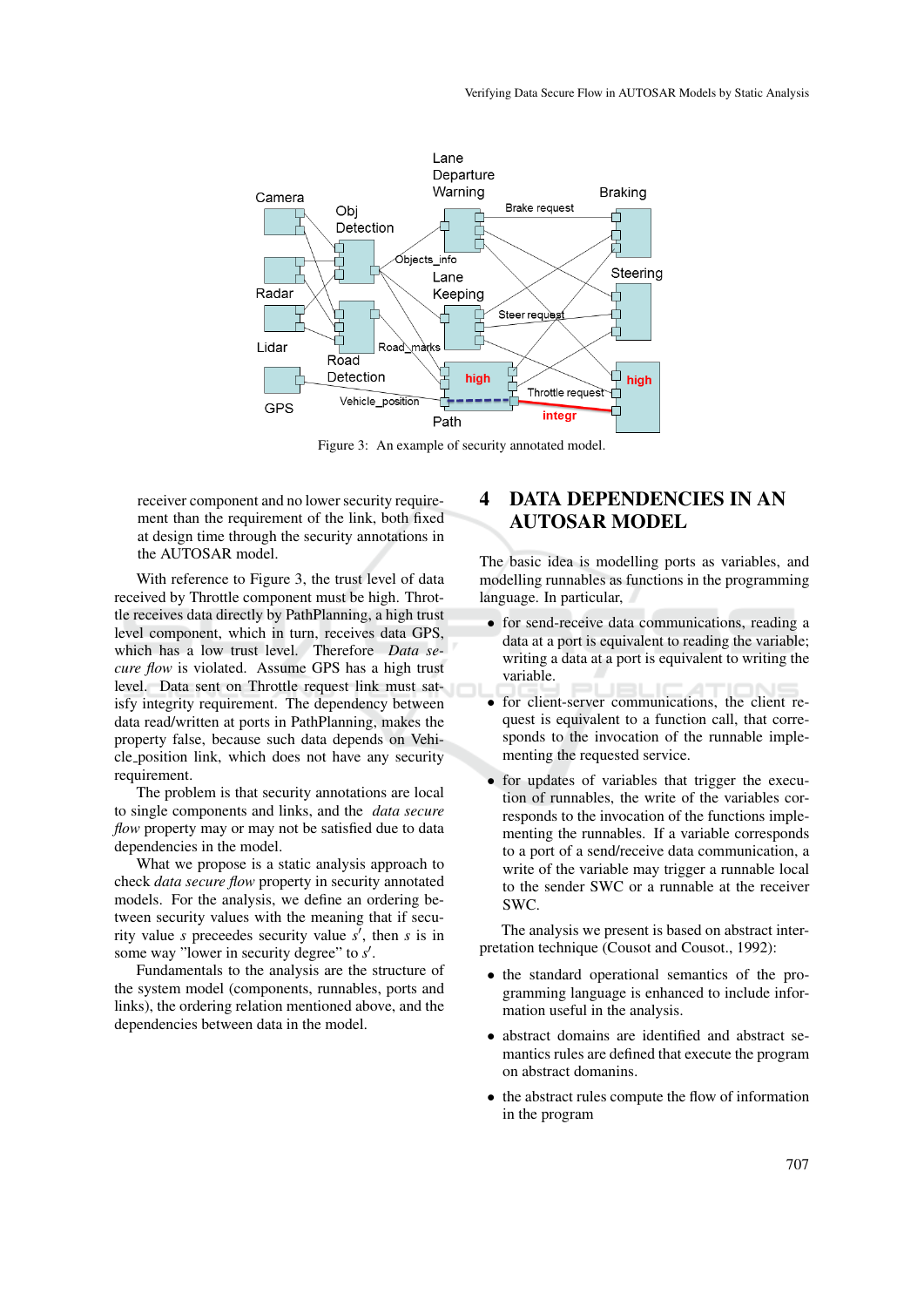The rules take into account explicit and implicit flow of information. Let  $v_{pi}$  and  $v_{pj}$  be variables correspondent to  $p_i$  and  $p_j$  ports. An example of explicit information flow is:

$$
x := v_{pi}; \quad v_{pj} := x + 3;
$$

An example of implicit information flow is:

if 
$$
(v_{pi} == -1)
$$
 then  $v_{pj} := 0$  else  $v_{pj} := 1$ 

In both the examples above, the value of variable  $v_{pj}$ depends on the value of variable *vpi*. Data written to port *p<sup>j</sup>* depends on data read at port *p<sup>i</sup>* .

For functions, information flows through function parameters and return. An example of explicit information flow is:

$$
x := v_{pi}; \quad f(x);
$$

The call to a function without parameters and return, can be the cause of an information flow, in case of implicit flow:

if 
$$
(v_{pi} == -1)
$$
 then  $f()$ ;

Function *f* is invoked depending on the value read at port *p<sup>i</sup>* .

# 5 DATA SECURE FLOW PROPERTY VERIFICATION

Given an AUTOSAR model, we use the following notations and definitions:

- $C = \{c_1, c_2, \dots, c_k\}$  is the set of SWCs.
- $P = \{p_1, \dots, p_n\}$  is the set of ports of the SWCs.
- $L = \{l_1, \dots, l_m\}$  is the set of links. A link denotes a connection between two ports. The link  $l = (p_i, p_j)$  connects the port  $p_i$  to the port  $p_j$ , with  $p_i$  output port of the sender SWC and  $p_j$  input port of the receiver SWC.
- trustlevel(*c*) is the trust level assigned to the software component *c*.
- securityrequirement(*l*) is the security requirement assigned to link *l*.

In addition we use the following definitions and functions:

- Given a port  $p$ ,  $cmp(p)$  is the component to which the port belongs.
- Given a port *p*, *Deps*(*p*) is the set of ports on which the data written at port *p* depends (see section 6).



Figure 4: Order relation on (a) trust levels (b) security requirements.

Given a link  $l = (p_i, p_j) \in L$ , 1.  $\langle \delta_l, \mu_l \rangle = \langle high, both \rangle$ 2.  $\forall p \in Deps(p_i)$  $\delta_l = glb(\delta_l, \text{trustlevel}(cmp(p)))$ 3. ∀*l'* =  $(q, q')$ , |  $q, q' \in Deps(p)$  $\mu_l=glb(\mu_l, \text{\text{securityrequirement}}(l'))$ 

Figure 5: Algorthm for data security of link *l*.

**Definition 1 (Trust Level).** *Let*  $A = \{low, high\}$  *be the set of trust levels, ordered by low*  $\Box$  *high, where*  $\Box$  *is the lower between levels, see Figure 4 (a). Let* glb *denote the greatest lower bound, and* lub *the least upper bound between levels: it is glb*(*low*,*high*) = *low*  $and lub(low, high) = high.$ 

Definition 2 (Security Requirement)*. Let B* = {*con f*,*integr*,*both*,*none*} *be the set of security requirements of links, partially ordered by*  $\sqsubset$ *, as shown in Figure 4 (b). Let* glb *denote the greatest lower bound, and* lub *the least upper bound between levels.*  $(B, \sqsubset)$  *is a lattice (i.e., every pair of elements of B has both a greatest lower bound and a least upper bound). For example, glb*( $integer, conf$ ) = *none*;  $lub(integr, conf) = both$ 

Note that *conf* and *integr* are not ordered, because one is not "lower in security degree" to the other.

### 5.1 The Method

In the analysis, we compute the lowest trust level and the lowest security requirement of data sent on a link *l*  $(\langle \text{trust level}, \text{security requirement} \rangle)$ , with the algorithm shown in Figure 5. The algorithm records in  $\delta_l$  and  $\mu_l$  such levels ( $\langle \delta_l, \mu_l \rangle$ ).

Assume  $l = (p_i, p_j)$ . Data sent on the link *l* are data written at port *p<sup>i</sup>* .

First the algorithm sets  $\delta_l$  equal to the greatest trust level and  $\mu_l$  equal to the greatest security requirement. Then for each port *p* on which data sent on the link *l* depends ( $p \in Deps(p_i)$ ),  $\delta_l$  is updated to consider the trust level of the SWC to which the port *p*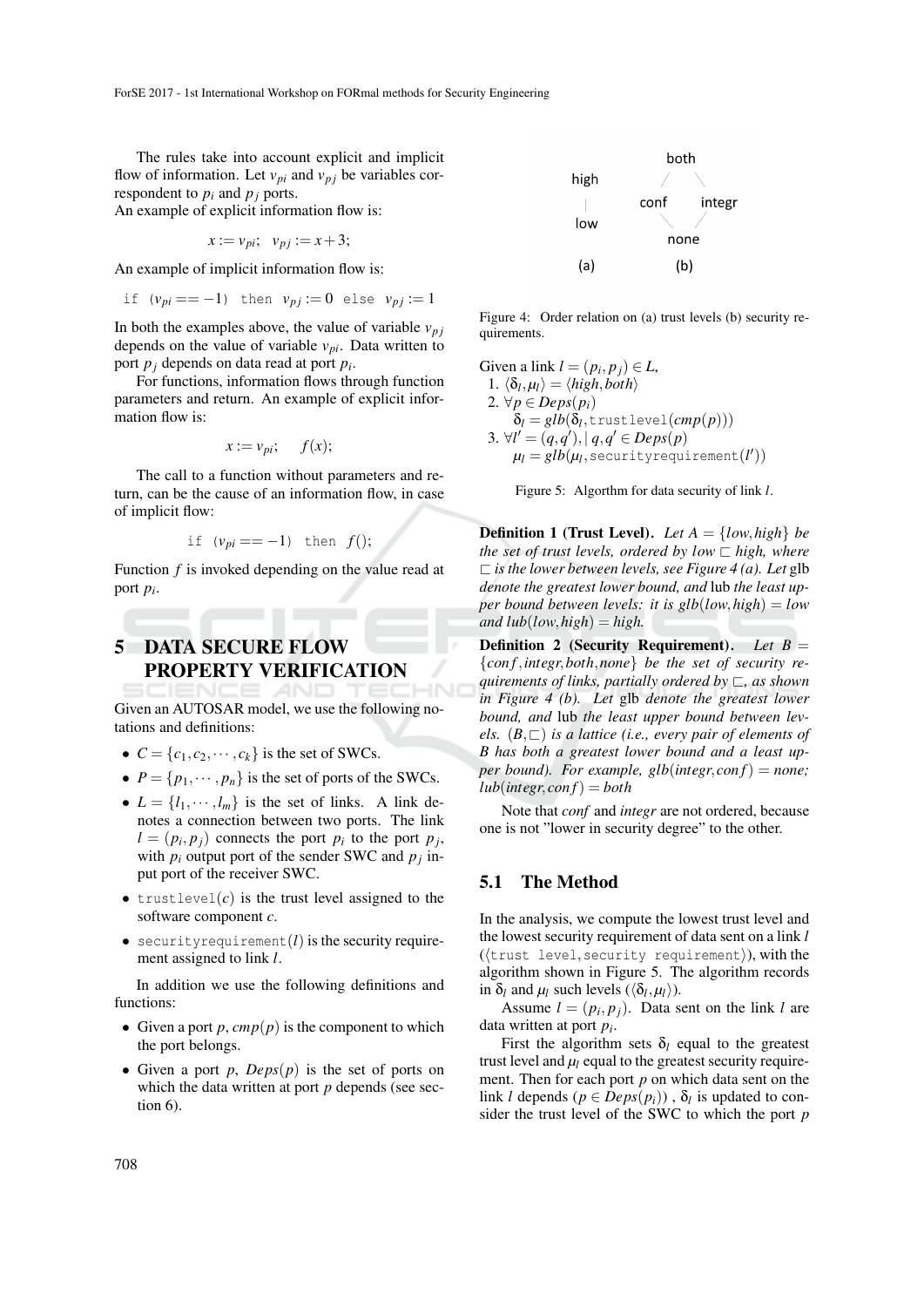belongs: the trust level  $\delta_l$  is set equal to the greatest lower bound between the currrent value and the trust level of the SWC to which port *p* belongs. Finally, for each link *l'* in the model traversed by data sent on link *l* (source and destination ports of *l'* belong to  $Deps(p_i)$ ),  $\mu_l$  is updated: the security requirement  $\mu_l$ is set equal to the greatest lower bound between the currrent value and the security requirement of the link  $l'$ . Note that, at each step  $\delta_l$  can only be downgraded; analogously, *µ<sup>l</sup>* can only be downgraded.

An AUTOSAR model satisfies data secure flow if for each communication link, 1) the trust level of destination component of the link is not greater than the trust lowest trust level of data sent on the link, and 2) the security requirement of the communication link is not greater than the lowest security requirement of data sent on the link.

Definition 3 (Data Secure Flow Property)*. Given an AUTOSAR model with security annotations, the model satisfies the data secure flow property if, for*  $\mathit{each}\ \mathit{link}\ \mathit{l}=(p_i,p_j)\in L\text{, } \mathit{with}\ \langle \delta_l,\mu_l\rangle\ \mathit{the}\ \mathit{data}\ \mathit{secu-}$ *rity of data sent at l:*

> $true$ *l* $(cmp(p_i)) \subseteq \delta_l$  $\wedge$  securityrequirement( $l$ )  $\sqsubseteq \mu_l$

### 6 DEPENDENCIES BETWEEN PORTS OF AN AUTOSAR MODEL IE AND TECHNO

A port  $p_j$  does not depend on port  $p_i$  if data sent at  $p_j$ are independent from data received at *p<sup>i</sup>* . We formally define port dependencies as follows.

Definition 4 (Port Dependencies)*. Let us consider an AUTOSAR model. A port p<sup>j</sup> does not depend on the port*  $p_i$  *if: for each pair of values*  $v_1, v_2$  *at*  $p_i$ *,*  $with v_1 \neq v_2, it is: p_i(p_1, \dots, p_{i-1}, v_1, p_{i+1}, \dots, p_n) =$  $p_j(p_1, \dots, p_{i-1}, v_2, p_{i+1}, \dots, p_n)$  *for each possible execution, where*  $p_j(p_1, \dots, p_{i-1}, x, p_{i+1}, \dots, p_n)$  *is the value written on port p<sup>j</sup> when x is read from input port p<sup>i</sup> .*

In the analysis, we define an AUTOSAR model as a tuple  $A = (R, Var, C, \Theta)$ , that consists of a set R of runnables, a set *Var* of variables, a set *C* of connections (links), a set Θ of levels. In particular

- $Var = VP \cup VIR \cup VG$  is a set that consists of the set *V P* of port variables, the set *V IR* of interrunnable variables, and the set *V G* of global variables of SWCs.
- *R* is the set of all runnables. A runnable  $r \in R$  is a function  $r: Var \rightarrow Var$ .
- $C = \{(src, dst) \mid src \subseteq VP \land dst \subseteq VP\}$  is a set of connections between port variables (*src* is the source and *dst* is the destination port of the connection).
- $\bullet \ \Theta = {\theta_1, \cdots, \theta_n}$  is the set of levels, one level for each port. The level of port  $p_i$  is called  $\theta_i$ .

#### 6.1 Data Dependency Levels

We assume the following set  $\Theta = {\theta_1, \theta_2, \cdots, \theta_n}$  of dependency levels, one for each port. We consider the powerset  $\Sigma = 2^{\Theta}$ , i.e. the set of all subset of  $\Theta$ , ordered by subset inclusion.  $(\Sigma, \subseteq)$  is a complete lattice (every pair of elements of  $\Sigma$  has both a greatest lower bound, *glb*, and a least upper bound, *lub*). The *lub* is given by the union (∪) and the *glb* is given by the intersection of subsets (∩). Given  $X \subseteq Y$ ,  $X \cup Y = Y$ and  $X \cap Y = X$ . The analysis operates over levels in Σ. The singleton set {θ*i*} denotes a dependency from input port  $p_i$ . The set  $\{\theta_i, \theta_j\}$  denotes dependency on both input ports  $p_i$  and  $p_j$ . The minimum of  $\Sigma$  is the empty set.

### 6.2 Analysis of a Runnable

In the following we describe the basic concepts of the analysis.

A program is a sequence *q* of commands. Let *m* be a memory that contains all the variables accessed by the program.

The execution of a program is a transition system obtained by executing *q* starting from the initial memory, by applying the rules of the operational semantics of the language. As an example, the rule for a simple expression consisting of variable x is:

$$
\mathbf{Expr}_{\text{var}} \quad \overline{\langle x,m\rangle \longrightarrow_{\text{expr}} m(x)}
$$

The semantics of the exptression *x* is the value of *x* in memory *m*.

The rule for the assignment  $x := e$  is the following, where *e* is an expression, and  $m[k/x]$  the memory *m*, where the variable *x* is assigned the new value  $k$ :

**Ass** 
$$
\frac{\langle e, m \rangle \longrightarrow_{expr} k}{\langle x := e, m \rangle \longrightarrow m[k/x]}
$$

If *k* is the evaluation of the expression *e* in memory *m*, the semantics of  $x:=e$  changes the memory by assigning value *k* to variable *x*.

The operational semantics of the language is extended to convey the set of data dependency levels during the execution.

• Each value is annotated with the set of dependencies (both implicit and explicit);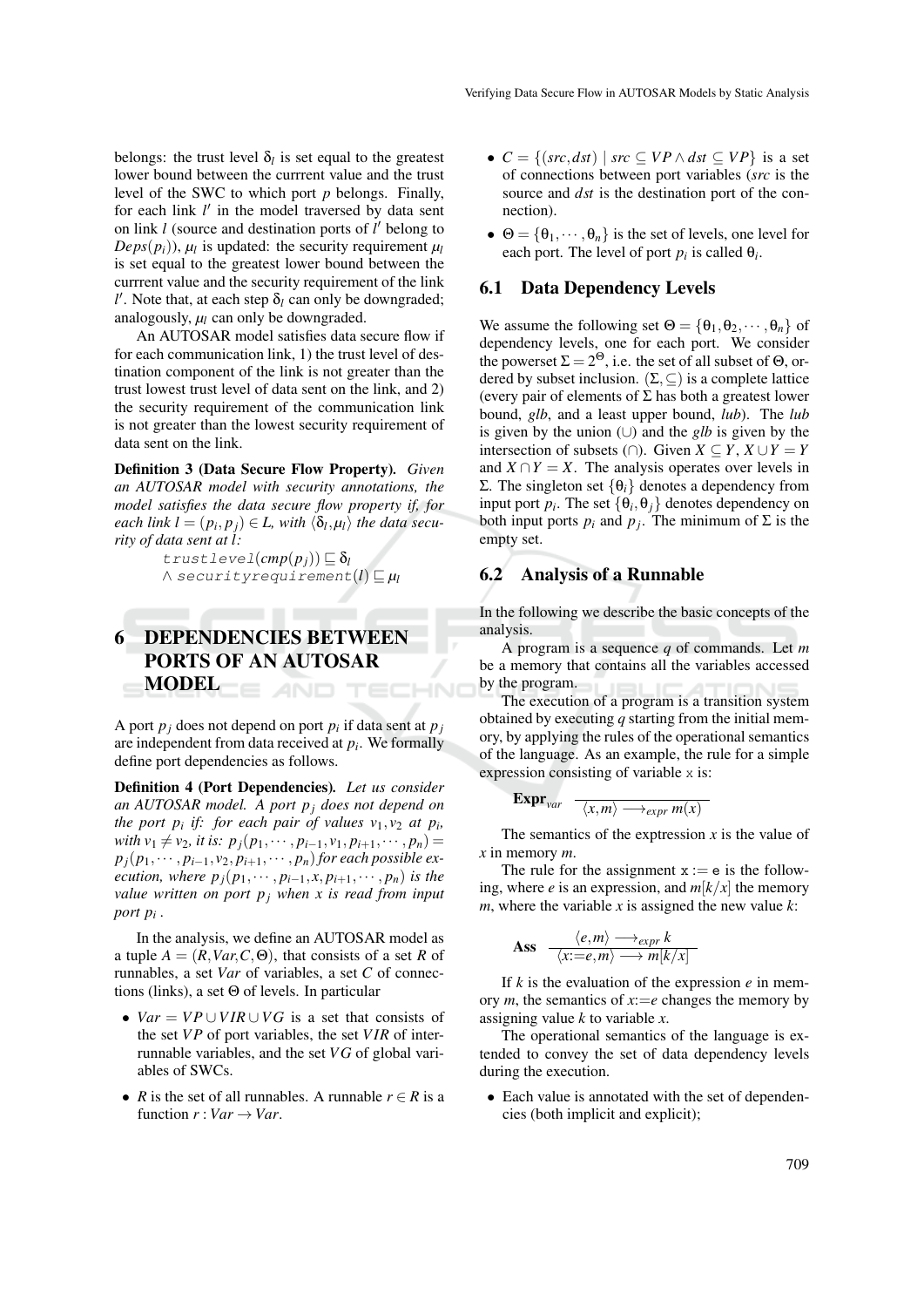Data become pairs  $(k, \tau)$ , where *k* is the value and  $\tau$  is the dependency level.

• and each command is executed under an environment  $\sigma$  that represents the *lub* of the dependencies of the open implicit flows.

The notation  $(x:=e)^\sigma$ , represents the execution of the assignment under an environment  $\sigma$ .

For example, the dependencies of a variable expression, is given by le *lub* between the level of the data in the variable and the level of the environment in which the command is executed.

The previously introduced rules become the following, where *M* is the memory defined on extended values:  $M(x) = (k, \pi)$ 

**Expr**<sub>var</sub>

\n
$$
\frac{M(x) = (k, \tau)}{\langle x^{\sigma}, M \rangle \longrightarrow_{expr} (k, \sigma \sqcup \tau)}
$$
\n**Ass**

\n
$$
\frac{\langle e^{\sigma}, M \rangle \longrightarrow_{expr} \nu}{\langle (x := e)^{\sigma}, M \rangle \longrightarrow M[\nu/x]}
$$

The abstract semantics, abstracts from actual values and maintains only annotations on data dependencies. let  $M^{\sharp}$  be the abstract memory. The abstract semantics for the previous rules is following:

Expr<sub>var</sub>

\n
$$
\frac{M^{\sharp}(x) = \tau}{\langle x^{\sigma}, M^{\sharp} \rangle \longrightarrow_{expr} lub(\sigma, \tau)}
$$
\nAss

\n
$$
\frac{\langle e^{\sigma}, M^{\sharp} \rangle \longrightarrow_{expr} \tau, \sigma' = lub(\sigma, \tau)}{\langle (x := e)^{\sigma}, M^{\sharp} \rangle \longrightarrow M[\sigma'/x]}
$$

A program is executed on the abstract domain starting from the abstract initial memory, and applying the abstract rules. We note that all branches of conditional/iterative instructions are always executed, due to the loss of real data in the abstract semantics.

In previous work (Barbuti et al., 2002), it is proved that the transition system built by executing *q* with the enhanced semantics is the same as the transition system built with the standard semantics, for a simple high level language. We extended the semantics rules to include indirections, structures, arrays and function calls (we assume Misra-C as programming language of runnables (AUTOSAR, b)).

In particular, to deal with shared memory and functions calls, a context file is introduced (similarly to the approach in (Avvenuti et al., 2012)).

Variables are scalar in the following. For structures, a variable is used for each field. For arrays, we abstract from array indexes.

### 6.3 Context File

A context file is defined to record information stored in the shared memory of a SWC and information about runnable calls.

The context file maintains:

- for each variable  $v \in Var$ , the entry  $v : \sigma$ , where  $\sigma$ is the dependency level of data assigned to *v*;
- for each runnable  $r \in R$ , the entry  $r(\sigma_1, ..., \sigma_k)\sigma; \sigma'$ , where  $\sigma_1, ..., \sigma_k$  are the levels for the actual parameter,  $\sigma$  is the level for the result and  $\sigma'$  is the level of the calling environment.

In particular, during the analysis, for each variable, the context file maintains the maximum dependency level of data recorded in the variable.

For each runnable, the context file maintains how the runnable is called in terms of the maximum level of the calling environment, the actual parameters and return. We assume parameters and return of runnables, for generality.

Each port variable is initialised to the level of the port. All other variables are initially assigned the lowest level  $(0)$ . Runnables are initially assigned the lowest level for calling environment, parameters and return.

Entries in the context file are manged in a special way. Their dependency level never decreases. An assigment to a variable in the context file, updates the dependency level of the variable in the context file to the *lub* between its current level and the level of the assigned expression. Analogously, for runnable entries.

*Example.* In the following, we will consider one software component of a simple example of an AU-TOSAR application (MathWorks, a). The software component manages three runnable entities, 2 input ports, 4 output ports and 4 inter-runnable variables (irv1, irv2, irv3, irv4). Runnable 1 performs the sum of the value read from the input port in1 and the value from irv3 and writes the result in irv1; runnable 2 performs the subtraction between irv1 and irv2, accumulates the result and writes it on irv4 and on the output port 4; finally Runnable 3 multiplies irv4 and the value read from input port in2 and writes the result in irv2. The data sent to the other output ports (1, 2 and 3) and in irv3 oscillate between 1 and -1 and is not related to the other elements of the component.

The code of runnable r1 in the example is shown in Figure 7.

For simplicity, we use in1, in2, and out1, out2, out3, out4 as names of input/output port variables. For example, RPort DE1 is called in1 and PPort DE1 is called out1.

A runnable is abstractly executed starting from its local memory and the context file. The initial context file and the local memories for the software component are shown in Table 1.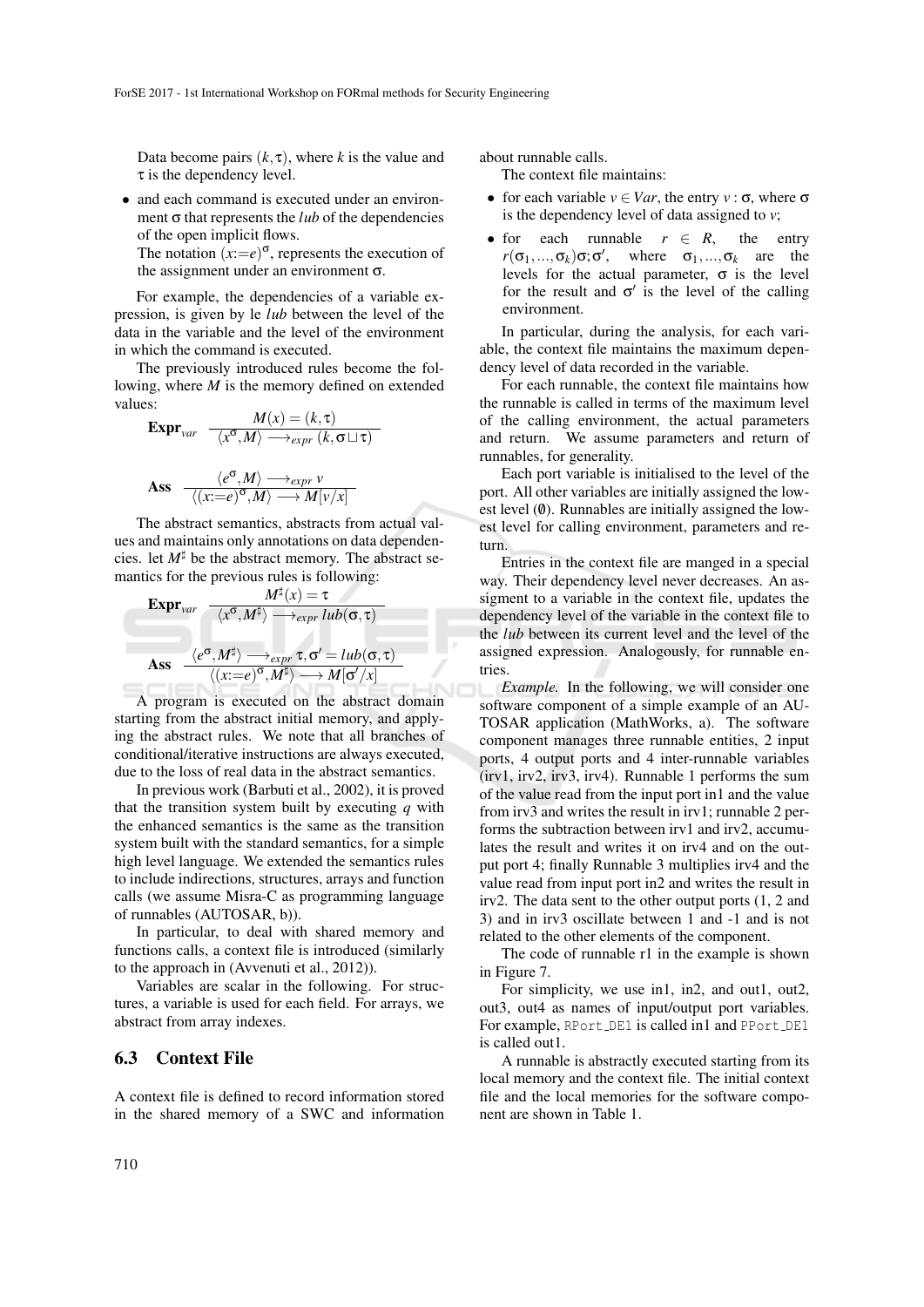

Figure 6: A software component and its runnables.

```
FUNC(void) Run1(void) {
int8_T Delay_n;
Delay_n = rtDWork.Delay_DSTATE_a;
if(((int32_T)Rte_IStatus_Run1_RPort_DE1())==0)
   {
     rtB.Add = Rte_IRead_Run1_RPort_DE1()+
    ((real_T) Rte_IrvIRead_Run1_IRV3());
   }
Rte_IrvIWrite_Run1_IRV1(rtB.Add); (*)
rtDWork.Delay_DSTATE_a = (int8_T)((int32_T)
      (-((int32_T)rtDWork.Delay_DSTATE_a)));
Rte_IWrite_Run1_PPort_DE1(Delay_n);
```
}

Figure 7: Code of runnable r1.

### 6.4 Calls to RTE Functions

We deal with calls to RTE functions in the runnable code as follows.

• Send/Receive data communication ports RTE function for writing/reading a port are mapped to read/write of the corresponding variable:

Rte\_IRead\_Run1\_RPort\_DE1() is mapped to the read of variable RPort DE1

Rte\_IWrite\_Run1\_PPor\_DE1(Delay\_n) is mapped to the write of variable of the port: PPort\_DE1 := Delay\_n.

- Updates of variables that trigger runnables The calling environment of the triggered runnable is updated in the context file. The runnable is executed into an environment which depends on the level of the variable.
- Client/server ports

RTE function for client/server communication

This function trigger the runnable that implements the service. The calling environment of the triggered runnable is updated in the context file. The runnable implementing the service is executed into an environment which depends on the level of the environment of the caller.

$$
F := F_0, T := R
$$
  
while  $(T \neq 0)$   
select  $r \in T$   
 $T := T - \{r\}$   
 $F' := EXEC(r, F)$   
if  $(F' \neq F)$   
 $F := F'$   
 $T := R$ 

Figure 8: Analysis of an AUTOSAR model.

#### 6.5 Analysis of an AUTOSAR Model

The analysis of an AUTOSAR model is based on an iterative process that performs the abstract execution of all runnables in *R*, using an abstract context file. In the initial abstract context, the level of each port variable is fixed to the level of the port, and the level of every other variable is set to  $\emptyset$ . If during the analysis a level in the context file changes, all runnables must be re-executed.

The analysis uses an abstract interpreter, named EXEC, that analyses a single runnable. EXEC performs an abstract execution of the runnable starting from a context file  $F$  and producing a newcontext file *F*<sup>'</sup>. The state of a runnable is a tuple  $\langle \sigma, q, F, M^{\sharp} \rangle$ , where  $q$  is the code of the runnable,  $F$  is the abstract context file and  $M^{\sharp}$  is the abstract memory and  $\sigma$  is the environment.

The analysis terminates when, starting from a context file, all runnables are executed and the context is not changed.

The main steps of the iterative analysis are shown in Figure 8, where  $F_0$  is the initial context.

A the end of the analysis, the context file records the dependencies for ports of all the software components. The approach is conservative, in the sense that all possible dependencies for any real execution of the runnables are detected. False dependencies are possible, since in the abstract analysis all branches of control instructions are executed, even those that in real execution would have never been executed.

*Example* In the following, we report results of the application of the method to the example.

The analysis starts from Table 1, that reports the inital context file and local memories of runnables.

Let us consider the abstract execution of runnable 1. The if instruction causes the beginning of an implicit flow. According to the semantics rules, instructions in both branches of an if are executed under an environment set to the level of the condition of the if. On entering the if instruction, the environment is upgraded to the level of the variable (RPort LDE1). The implicit flow terminates at instruction (\*), which is the first instruction out of the scope of the if. At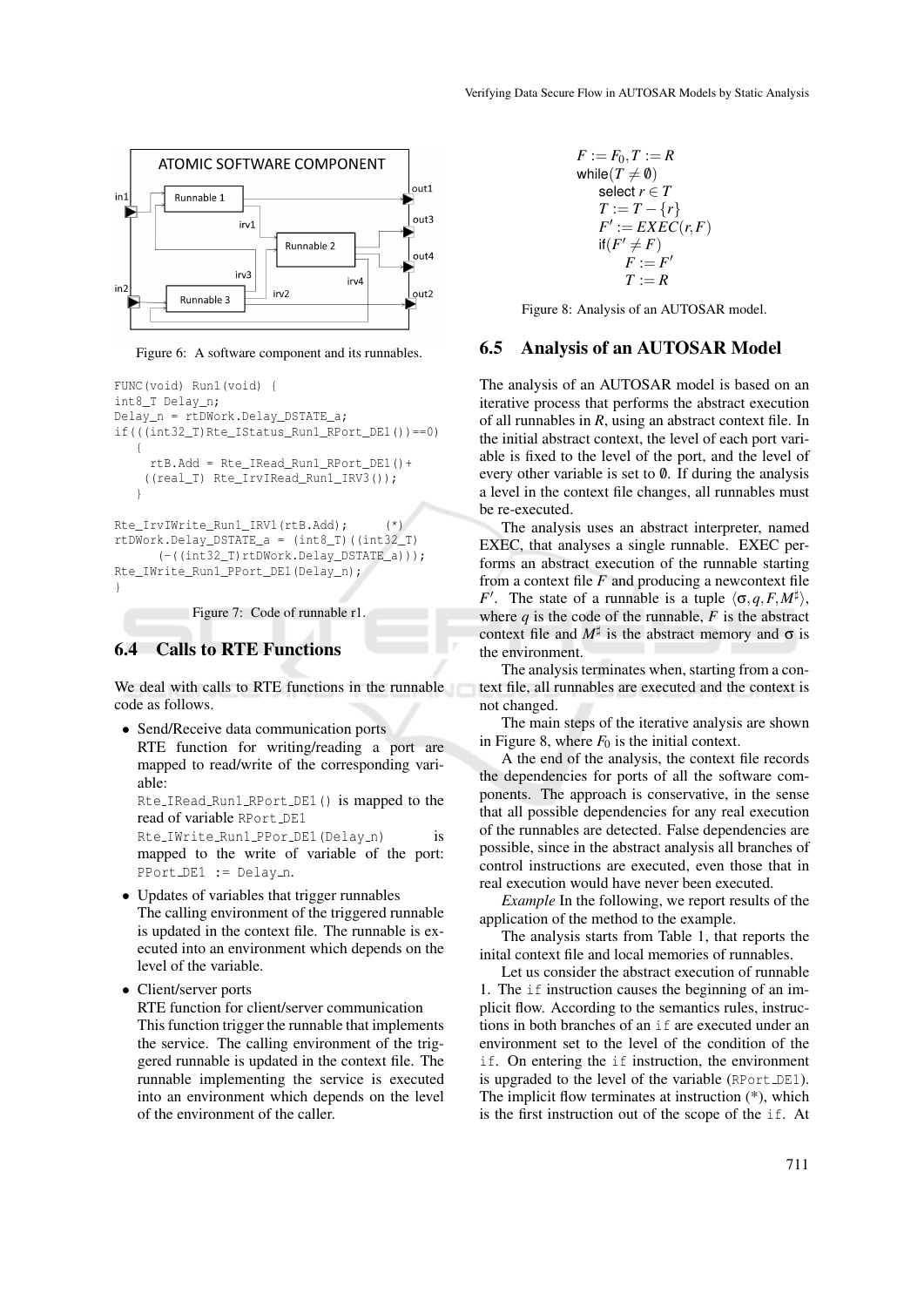this point, the environment is downgraded to the level before the execution of the conditional instruction.

Table 2 reports the state of the memory at the end of the analysis of the three runnables.

Table 1: Initial context file and local memories.

| <b>Variables</b>                          | <b>Dependencies</b>     |
|-------------------------------------------|-------------------------|
| <b>Context file</b>                       |                         |
| $\overline{\text{in}}$ 1                  | $\sin 1$                |
| $\overline{\text{in2}}$                   | $\frac{\sin 2}{\sin 2}$ |
| rtb.Add                                   | Ø                       |
| rtdWork.Delay_DSTATE_a                    | Ø                       |
| rtdWork.Delay_DSTATE_m                    | 0                       |
| rtdWork.Delay_DSTATE                      | Ø                       |
| rtdWork.Integrator_DSTATE                 | 0                       |
| irv1                                      | 0                       |
| irv2                                      | Ø                       |
| irv3                                      | 0                       |
| irv4                                      | Ø                       |
| out1                                      | out1                    |
| out2                                      | out2                    |
| out3                                      | out3                    |
| out4                                      | out4                    |
| <b>Runnable R1</b>                        |                         |
| $\overline{\mathrm{Delay}}$ <sub>-n</sub> | 0                       |
| <b>Runnable R2</b>                        |                         |
| Delay                                     | Ø                       |
| <b>SubtracterBuffer</b>                   | $\emptyset$             |
| <b>Runnable R3</b>                        |                         |
| tmp                                       | Ø                       |
| $\overline{\ast}_{tmp}$                   | Ø                       |
| <b>OutputBuffer</b>                       | Ø                       |

With our static analysis we can assert that the output port out4, irv2 and irv4 depend on both the input ports, meanwhile the irv1 only depends on input port in1. With a simple approach where all output variables of a runnable depends on all its input variables irv1 would depend on input port i2 too.

## 7 CONCLUSIONS

Security in automotive is becoming increasingly important and should be taken into account from the early stages of the system design.

In this paper we present a methodology for the verification of data secure flow in security annotated AUTOSAR models.

The method we present is based on information flow analysis and abstract interpretation. The analysis computes the lowest security level of data sent on a communication, according to the annotations in the

| <b>Variables</b>          | <b>Dependencies</b>                 |  |
|---------------------------|-------------------------------------|--|
| <b>Context file</b>       |                                     |  |
| $\overline{\text{in}}$ 1  | in 1                                |  |
| $\overline{\text{in2}}$   | $\frac{\sin 2}{\sin 2}$             |  |
| rtb.Add                   | $\overline{\text{in1}}$             |  |
| rtdWork.Delay_DSTATE_a    | Ø                                   |  |
| rtdWork.Delay_DSTATE_m    | Ø                                   |  |
| rtdWork.Delay_DSTATE      | 0                                   |  |
| rtdWork.Integrator_DSTATE | $\overline{\text{in1}, \text{in2}}$ |  |
| irv1                      | $\sin 1$                            |  |
| irv2                      | $\overline{\text{in1}, \text{in2}}$ |  |
| irv3                      | Ø                                   |  |
| irv4                      | $\{in1, in2\}$                      |  |
| out1                      | out1                                |  |
| out2                      | out2                                |  |
| $\overline{\text{out3}}$  | out3                                |  |
| out4                      | out4, in1, in2                      |  |
| <b>Runnable R1</b>        |                                     |  |
| Delay_n                   | Ø                                   |  |
| <b>Runnable R2</b>        |                                     |  |
| Delay                     | 0                                   |  |
| <b>SubtracterBuffer</b>   | $\{in1, in2\}$                      |  |
| <b>Runnable R3</b>        |                                     |  |
| tmp                       | in2                                 |  |
| *tmp                      | in2                                 |  |
| <b>OutputBuffer</b>       | Ø                                   |  |

Table 2: Final context file and local memories.

model and the code of runnables. In particular, our approach for data flow analysis can be put at an intermediate level between a syntactic approach (Volpano et al., 1992; Bernardeschi et al., 2004) and a fully semantic one (Leino and Joshi., 1998). The approach is dynamic and thus allows us to be more permissive than a syntactic approach. Moreover, the approach is based on a transition system and thus has the advantage of being fully automatic.

On a security annotated AUTOSAR model, security properties can be specified and formally proved. Moreover, the possibility of automatically generate security components reduces errors in the development phase.

### ACKNOWLEDGEMENTS

This work has been developed under the framework of the European project SAFURE (Safety And Security By Design For Interconnected Mixed-Critical Cyber-Physical Systems) under grant agreement No 644080. Moreover, the research has been supported in part by the PRA 2016 project entitled Analysis